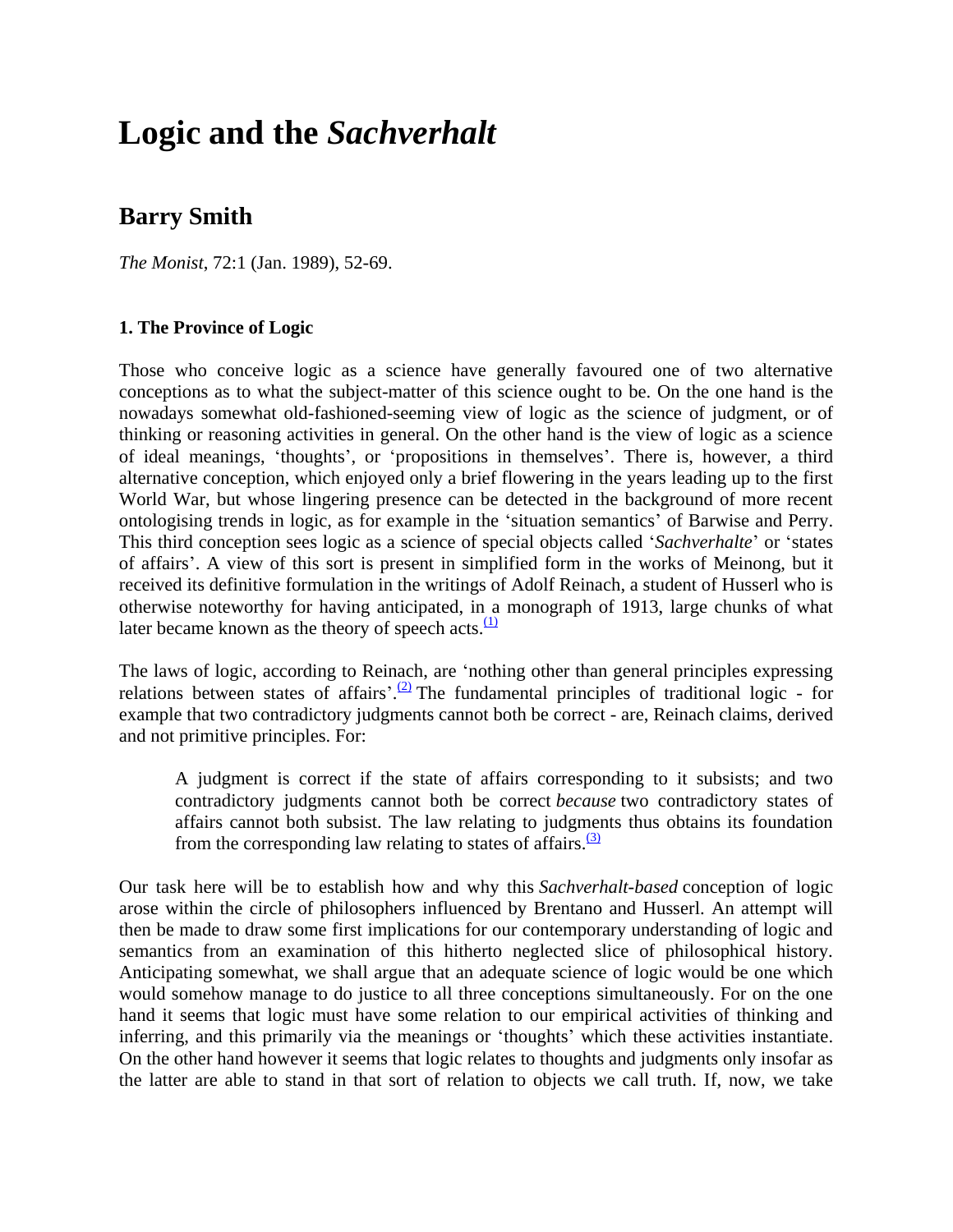the *Sachverhalt* as that on the side of the objects to which true thoughts or judgments correspond, then*Sachverhalte*, too, must fall within the province of logic.

# **2. Prehistory of the** *Sachverhalt*

Traces of the *Sachverhalt* concept are discoverable by hindsight already in Aristotle, above all in those passages where Aristotle speaks of the *pragma* as that on which the truth of the *logos* depends.<sup>[\(4\)](http://ontology.buffalo.edu/smith/articles/logsvh.html#N_4_)</sup>Aquinas, too, takes the 'disposition of things' as the cause of the truth of a judgment,  $\frac{(5)}{2}$  $\frac{(5)}{2}$  $\frac{(5)}{2}$  and similar views are present in the later middle ages, for example in the doctrine of the *complexe significabile* - of that which can be signified only as a complex - defended by Wodeham, Crathorn and Gregory of Rimini.<sup>[\(6\)](http://ontology.buffalo.edu/smith/articles/logsvh.html#N_6_)</sup>

Etymologically speaking, however, both '*Sachverhalt*' and 'state of affairs' derive not from these sources but from juridical uses of the term '*status'* in the sense of *status rerum* (state or constitution of things), as contrasted with the *status hominum* or state of a man (as slave, free, etc.). Thus the O.E.D. speaks of a 'state of things' or 'state of affairs' as 'the way in which events or circumstances stand disposed (at a particular time or within a particular sphere).'

The term '*status rerum*' is rooted especially in that branch of rhetorical theory which relates to the conduct of a trial. Here *status* is defined as the question which grows out of a given legal conflict. Thus for example Quintilian writes: 'What I call *status* is called by others constitution, by others question, and by others that which one can infer from the question.<sup>'(1)</sup> '*Status'* in this connection signifies also in an extended sense 'the way things stand, the condition or peculiarity of a thing in regard to its circumstances, position, order<sup>7</sup>.<sup>[\(8\)](http://ontology.buffalo.edu/smith/articles/logsvh.html#N_8_)</sup> An important role seems to have been played here by Goclenius, who draws a clear opposition between '*status'* and '*propositio*' from the point of view of the science of law. The *status* is, he says, 'the fulcrum about which turn both the representations of the prosecution and those of the defence.<sup> $(9)$ </sup> The court's job is to determine which of these conflicting representations is true; in other words, it has to determine *how things stand* in regard to the matters raised therein.

The term '*Sachverhalt*' makes its first technical appearance in the German philosophical literature in a work published in 1879 entitled *General Logic* by Julius Bergmann, a philosopher close to Hermann Lotze, who defended a doctrine referred to as 'objective idealism'. The more usual sort of idealism current in Germany at the time when Bergmann was writing conceives the objects of experience and knowledge as being quite literally located 'in the mind' of the knowing subject. Windelband, for example, can define idealism in this sense as 'the dissolution of being into processes of consciousness'. $\frac{(10)}{2}$  $\frac{(10)}{2}$  $\frac{(10)}{2}$ 

As far as judgment is concerned, the idealists embraced the so-called 'combination theory', according to which the process of judging is a process of combining or separating concepts or presentations. Positive judging is the putting together of a complex of concepts, usually a pair consisting of *subject* and *predicate*. Before the rise of idealism, it had been assumed as a matter of course that the resultant conceptual complex may reflect an exactly parallel combination of truth-making objects in the world. Ever since Aristotle it had been assumed also that the phenomenon of judgment could be properly understood only within a framework within which this wider background of ontology is taken into account. The idealists, however, broke with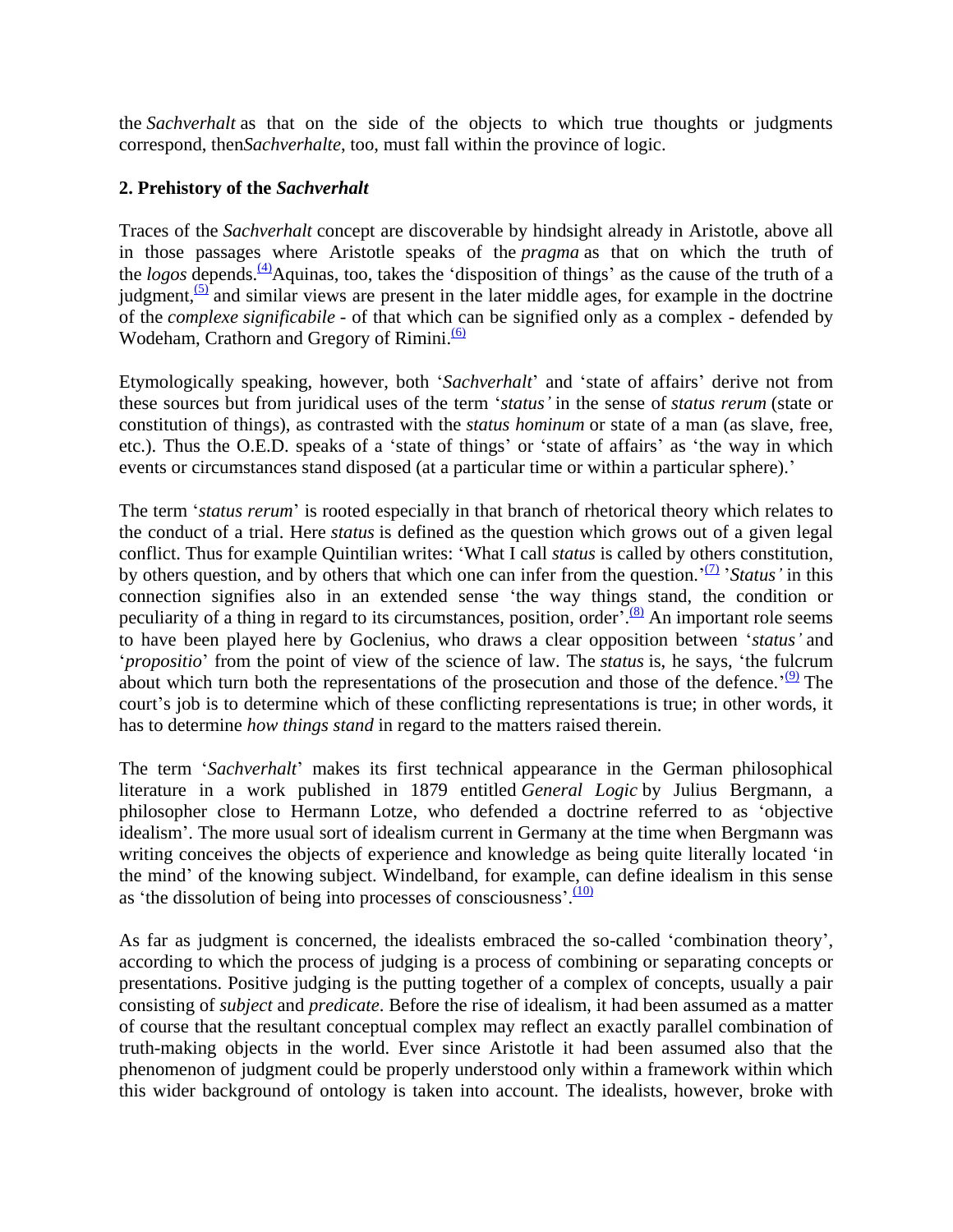both of these assumptions and substituted instead the thesis that the process of judging is to be understood entirely from the perspective of what takes place within the consciousness of the judging subject.

The combination-theory, which had once been accepted by idealists but indeed by almost all philosophers, $\frac{(11)}{11}$  $\frac{(11)}{11}$  $\frac{(11)}{11}$  shows its most positive side in Leibniz's experiments in the direction of a combinatorial logic. Towards the end of the 19th century, however, in part as a result of its association with the immanentistic views of the idealists, the theory began to be recognized as problematic. Above all, it appeared to be incapable of coping with existential and impersonal judgments like 'cheetahs exist', 'it's raining', and so on, in relation to which, because the judgments in question seem to have only one single member, combination or unification is excluded. Moreover, even in those cases where judging might be held to involve a combination of concepts or presentations, the need was felt for some further moment of affirmation or conviction - some 'consciousness of validity' in the idealists' terminology, or 'assertive force' in the language of Frege - in order that the theory should be able to cope with hypothetical and other logically compound judgments in which complex concepts or presentations seem to be present as proper parts without themselves being judged.

At the same time, however, it began to become clear that to do justice to the truth of judgments it would be necessary to recognise once more some objective standard, transcendent to the judgment, against which its truth could be measured. If judging involves a combination of concepts, then it must involve also the conviction that there is some transcendent something on the side of the object corresponding to the conceptual unity thereby produced. Moreover, the truth of a judgment must involve there actually being some transcendent something of this sort. Attempts were therefore made to come to terms with such objectual correlates, to establish what, exactly, the objectual something is, which gets 'posited as a unity' in our acts of judging.

The objective idealism of Lotze and Bergmann, now, is part of this move to break out of the confines of immanentistic idealism and to free logic from its bondage to the mental. Bergmann's *Sachverhalt* has precisely the role of the objective component, the *res*, with which the *intellectus* has to stand in *adaequatio*. Knowledge he conceives as that thinking 'whose thought content is in harmony with the*Sachverhalt*, and is therefore true'. [\(12\)](http://ontology.buffalo.edu/smith/articles/logsvh.html#N_12_) Bergmann's usage of '*Sachverhalt*' finds a partial echo in Lotze's own *Logic* of 1880, where Lotze introduces his treatment of judgment by distinguishing, in addition to purely immanent relations between presentations also 'material relations' ('*sachliche Verhältnisse*') between what he calls the 'contents' of presentations. It is only 'because one already presupposes such a material relation as obtaining,<sup>5</sup> Lotze writes, 'that one can picture it in a sentence [*in einem Satze abbilden*].<sup>2</sup>[\(13\)](http://ontology.buffalo.edu/smith/articles/logsvh.html#N_13_)

Both Lotze and Bergmann are here feeling their way towards a view of the objective standard or target of judgment as transcendent to the mind of the judging subject. In Lotze himself this culminates in a Platonistic view of the objects of judgment along lines more familiar from the work of Bolzano and Frege. (The latter, we might say, make a Platonic object out of the conceptual complex of the idealists.) But it was not only by Frege that Lotzean ideas on the objects of judgment were developed. Lotze's lectures were attended also by the two Brentanists Carl Stumpf and Anton Marty, both of whom will have a role to play in the story that follows. It was in fact Stumpf's employment of the term '*Sachverhalt*' in his logic lectures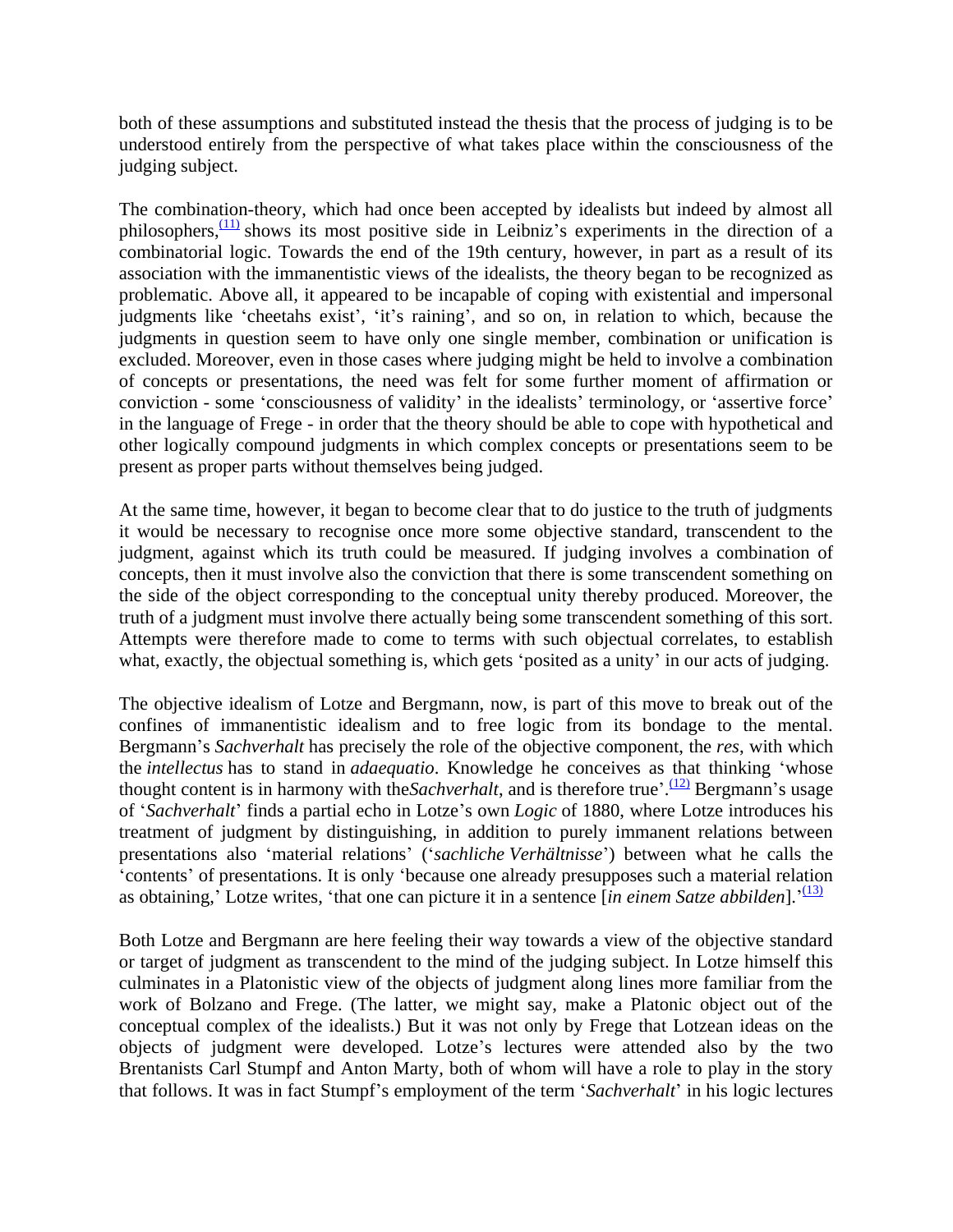of 1888 which sparked the various *Sachverhalt-ontologies* put forward by the followers of Brentano around the turn of the century.

## **3. Brentanian Immanentism**

Brentano, too, embraces elements of the immanentistic doctrine of the idealists. He goes beyond them, however, in his thesis that all acts are directed towards objects. This is Brentano's much-mooted 'principle of the intentionality of the mental'. Rarely, however, has this principle been properly understood. Note, first of all, that it does not assert that all acts are directed towards objects *in their own right*. Some borrow their directedness from other acts on which they are founded. It is in fact 'presentations', for Brentano, which do the job of securing directedness to objects in every case. $\frac{(14)}{4}$  $\frac{(14)}{4}$  $\frac{(14)}{4}$  A presentation is any act in which the subject is conscious of an object without taking up any position with regard to it. Such an act may be either intuitive or conceptual. That is, we can have an object before our mind either in sensory experience (and in variant forms thereof in imagination), or conceptually - for example when we think of the concepts colour or pain in general. Presentations may be either (relatively) simple or (relatively) complex, a distinction recalling the British empiricists' doctrine of simple and complex ideas. A simple presentation is for example that of a red sensum; a complex presentation that of an array of differently coloured squares.<sup>[\(15\)](http://ontology.buffalo.edu/smith/articles/logsvh.html#N_15_)</sup> Here, as in every other case, the presentation *is* a relation to an object.

On the basis of a presentation, now, new sorts of relations to objects of these sorts are built up. Above all, such objects can be *accepted* (in positive judgments) or *rejected* (in negative judgments). To the simple manner of being related to an object in presentation, in other words, there may come to be added one of two diametrically opposed modes of relating to this object, which we call 'acceptance' and 'rejection' respectively. A judgment is, somewhat crudely put, either the belief or the disbelief in the existence of an object given in presentation. This is the famous existential theory of judgment defended by Brentano. Its importance consists not least in the fact that it is the first influential alternative to the combination theory, a theory that had for so long remained unchallenged.

'Object', in the Brentanian context, is to be understood simply as: 'correlate of presentation', <sup>[\(16\)](http://ontology.buffalo.edu/smith/articles/logsvh.html#N_16_)</sup> a notion embracing in particular simple and complex data of sense. Thus when Brentano talks of 'objects', he is not referring to putative transcendent targets of mental acts. As we can see by reflecting on the acts involved in reading fiction or on those cases where our acts rest on mistaken presuppositions of existence, the thesis that all mental acts are directed to objects in this sense, to objects external to the mind, is clearly false. $\frac{(17)}{12}$  $\frac{(17)}{12}$  $\frac{(17)}{12}$  Brentano is referring, rather, to immanent 'objects of thought', and in fact no distinction is drawn in Brentano's treatment in the *Psychology* between 'content', and 'object' in this sense. That which is thought of has, he insists, a merely derivative being. The act of thought is something real (a real event or process); but the object of thought has being only to the extent that the act which thinks it has being. The object of thought is according to its nature something non-real which dwells in  $[inner]$  a real substance (a thinker).  $\frac{(18)}{(18)}$  $\frac{(18)}{(18)}$  $\frac{(18)}{(18)}$ 

Confusion on this matter has reigned in the secondary literature on Brentano above all because his own statement of the intentionality principle in the oft-quoted passage from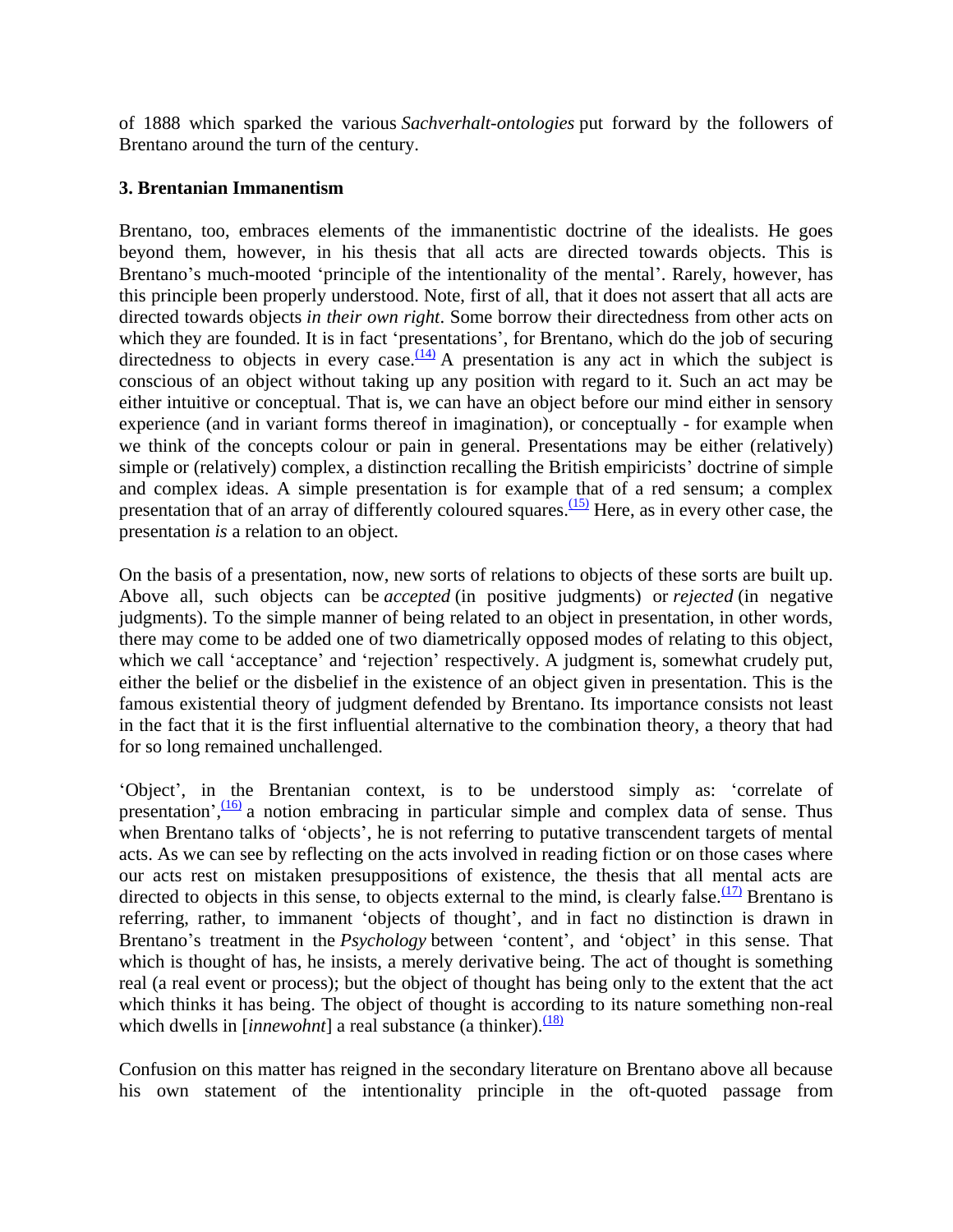the *Psychology* (pp. 88f.) is not entirely clear. Brentano himself however appends a footnote to this passage in which he states explicitly that for him the intentionality relation holds always between an act and an object immanent to the mind. He points out that 'Aristotle himself had spoken of this mental in-existence', and he goes on to elaborate Aristotle's theory according to which 'the object which is thought is in the thinking intellect.' This same thesis is to be found also in Brentano's more detailed formulations of his views in the *Descriptive Psychology*, where 'immanent objects' are explicitly assigned to what Brentano calls the 'parts of the soul in the strict or literal sense'. $\frac{(19)}{2}$  $\frac{(19)}{2}$  $\frac{(19)}{2}$ 

Even on the immanentistic reading, however, Brentano's intentionality principle is not without its problems. It faces difficulties especially in dealing with negative existential judgments such as 'God does not exist', which seem, on the face of it, both to have and to lack an object. It was as part of an attempt to solve these difficulties that Brentano and his immediate successors began to reconsider the original thesis that acts of judgment get their objects (contents, matters) from underlying acts of presentation.

## **4. From Objects to** *Sachverhalte*

The concept of object, for the Brentanists, arises when one moves from the psychology of presentation to the investigation of its objectual correlate. The concept of a state of affairs arises, similarly, when one moves from the psychology of judgment to the investigation of the ontological correlates of judging acts. Given Brentano's existential theory of judgment, it turns out that such ontological correlates are initially seen by his followers as of the forms: *the existence of A* and *the non-existence of A*, but other types of judgment-correlate were also recognised: *the subsistence of A, the possibility of A, the necessity of A, the probability of A, the being B of A*, and so on.

As Stumpf himself later recorded, the term '*Sachverhalt*' was introduced by him in 1888 to stand for a 'specific content of a judgment',

which is to be distinguished from the content of a presentation (the matter) and is expressed linguistically in 'that-clauses' or in substantivised infinitives.<sup>[\(20\)](http://ontology.buffalo.edu/smith/articles/logsvh.html#N_20_)</sup>

A copy of Stumpf's notes to his logic lectures of 1888 has survived in the Husserl Archive in Louvain, where we read:

From the matter of the judgment we distinguish its content, the *Sachverhalt* that is expressed in the judgment. For example 'God is' has for its matter God, for its content: the existence of God. 'There is no God' has the same matter but its content is: nonexistence of God. (MS Q 13, p. 4)

Together with concepts and sets or aggregates, the *Sachverhalt* is assigned by Stumpf to the category of what he calls 'formations' (*Gebilde*). These are to be distinguished first of all from what Stumpf calls 'functions', i.e. from our mental acts themselves. But they are to be distinguished also from 'appearances', i.e. from sense data as classically conceived, and Stumpf is in fact here still operating within the broadly empiricist framework within which it is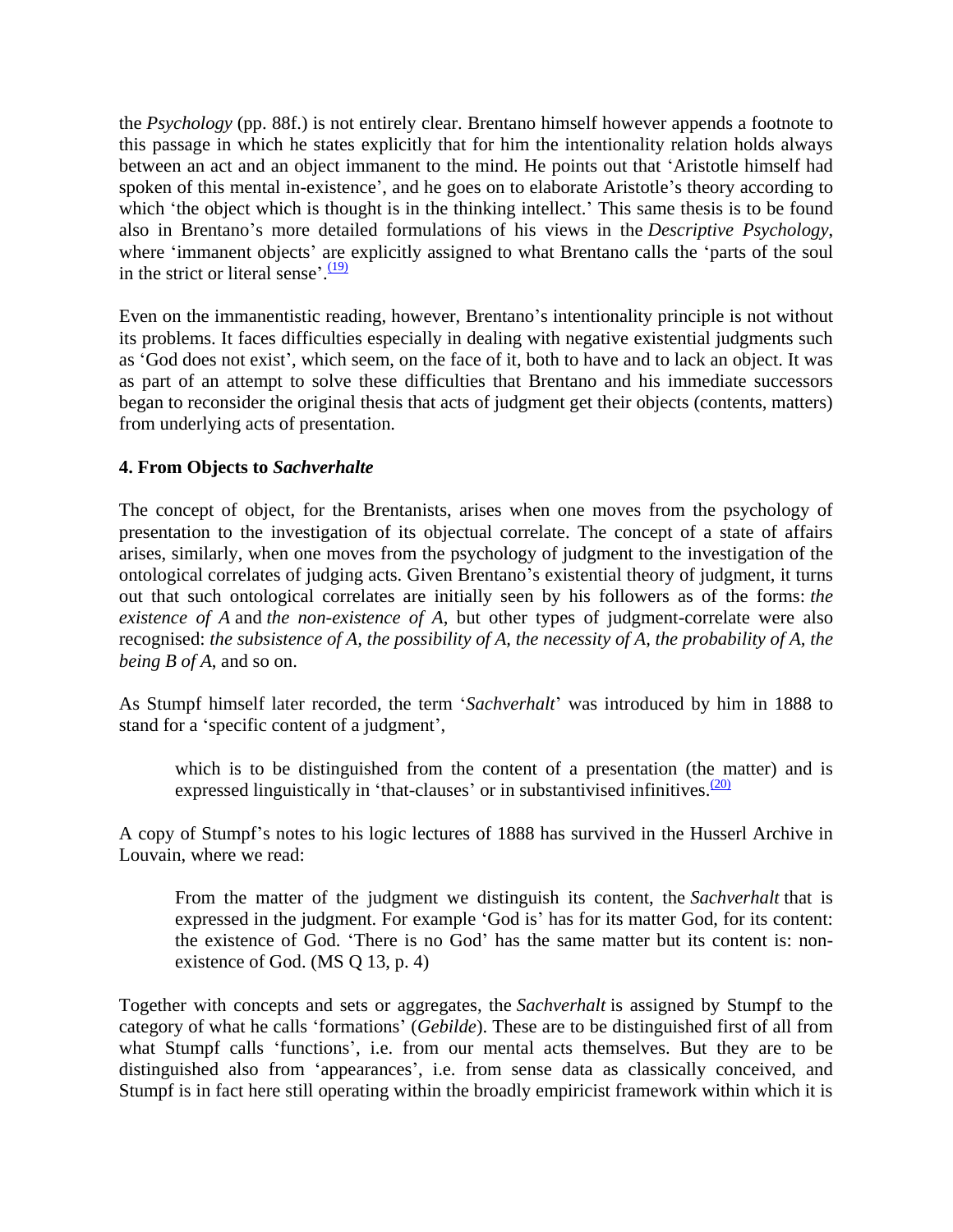sense data which serve as the typical examples of objects of presentation. The latter, as Stumpf conceives them, are given to us as independent of the activities of mind. As organised or collected, however - for example as they occur in the context of an aggregate or set - they are taken up into consciousness in such a way that they are given to us as existing only as immanent to the relevant (in this case aggregating) act. A Stumpfian state of affairs, similarly, can exist only as the 'immanent content' of an actually occurring judgment. Hence it cannot 'be given directly and thus be real of itself alone, independently of any function.' *Sachverhalte*, like other Stumpfian formations, 'are factual only as contents of functions.<sup>'[\(21\)](http://ontology.buffalo.edu/smith/articles/logsvh.html#N_21_)</sup> They

are not to be found anywhere separated off ... in some 'supersensible realm' as entities existing in and of themselves. They do not exist as dead preparations or petrifactions, but only in the context of the living being of the mind. $\frac{(22)}{2}$  $\frac{(22)}{2}$  $\frac{(22)}{2}$ 

#### **5. Content and Object**

Brentano and Stumpf have hereby reached a new sort of sophistication as concerns the objects of our cognitive acts. And this has allowed them successfully to break away from the combination theory of judgment. Their shared immanentism meant however that they were still unable to achieve clarity as to the relations between mental acts and objects in the world, and this precluded also a conception of the ways in which judgments may come to be made true by such objects. $(23)$  Their immanentism precluded also a conception of the contents of judgment and of the meanings of sentences of a sort that would be fruitful for the purposes of modern logic. It is in this respect Kasimir Twardowski, another student of Brentano's, who makes the crucial break with the core thesis of the immanentistic position. In his *On the Content and Object of Presentations* of 1894, $\frac{(24)}{4}$  $\frac{(24)}{4}$  $\frac{(24)}{4}$  Twardowski puts forward a series of arguments in defence of a distinction between the contents of presenting acts on the one hand, and their objects, on the other. The object of presentation he conceives broadly as a transcendent target of the act. The content he conceives as something like a mental 'picture' or 'image' of the object. Every act has, he claims, both a content and an object, though the object of an act need not in every case exist. Even non-existent objects are, however, seen by Twardowski as having properties of their own, a doctrine later transmuted by Meinong into the 'principle of the independence of being from being-so' and in this form taken as the basis of Meinong's theory of non-existent objects. $\frac{(25)}{25}$  $\frac{(25)}{25}$  $\frac{(25)}{25}$ 

The distinction between content and object is initially drawn by Twardowski for presentations only. The act of judgment has a special *content* of its own, but in *On the Content and Object of Presentations*this act is still seen as inheriting its *object* from the relevant underlying presentation. Three years later, however, in a letter to Meinong, Twardowski suggests that one should recognise also a special object of the judging act, in addition to the judgmentcontent.<sup> $(26)$ </sup> He thereby effected a generalisation of the content-object distinction to the sphere of judging acts, in a way which yields a schema of the following sort:

| presenting act | content of presentation | object of presentation |
|----------------|-------------------------|------------------------|
| judging act    | judgment-content        | state of affairs       |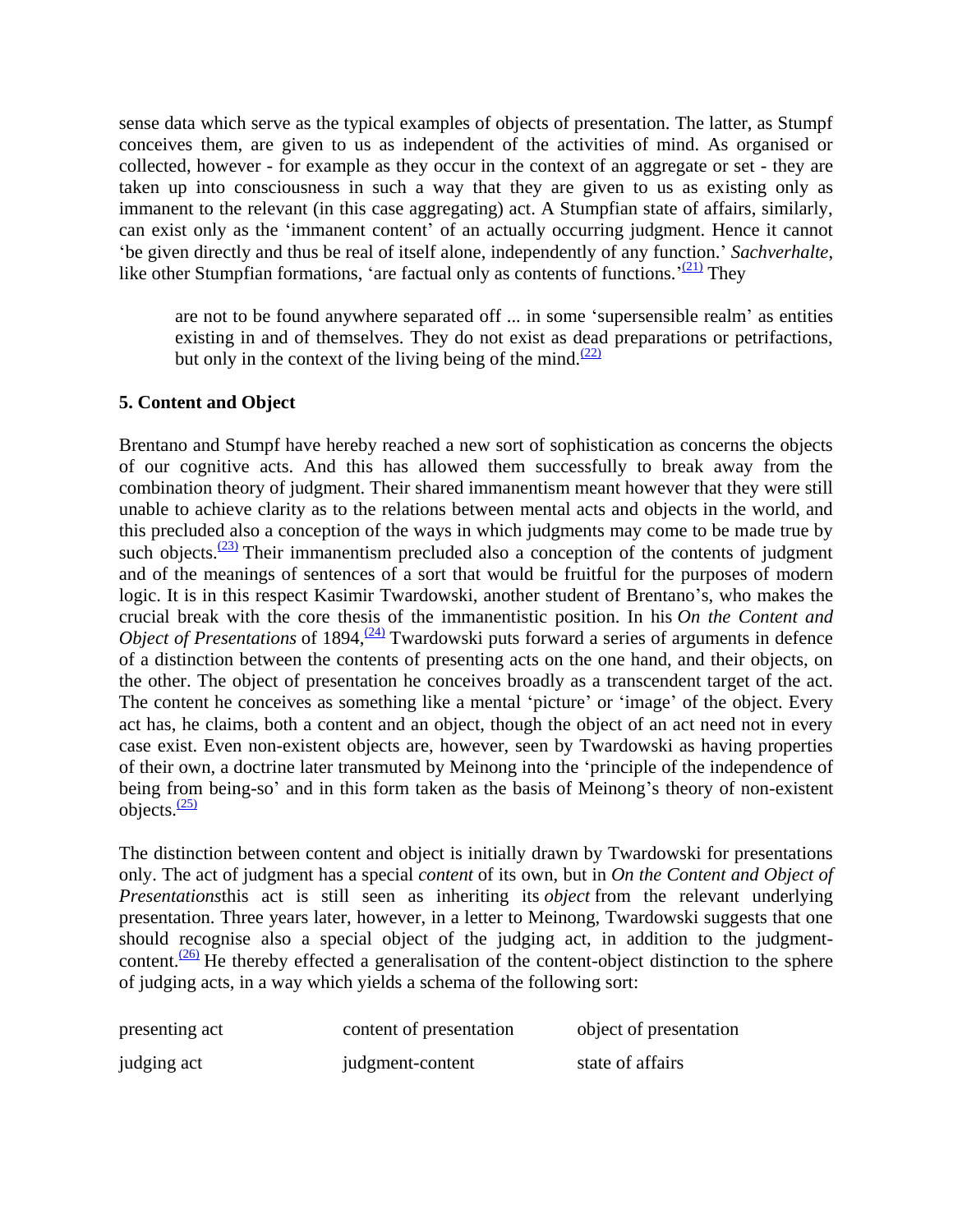One consequence of Brentano's immanentism is that judgments are conceived as real events in a way that leaves no room for any view of truth and falsity as timeless properties of judgments. This conclusion Brentano takes to imply that God, too, if he is omniscient, must exist in time, since the knowledge of which judgments are true and false must change from moment to moment.<sup> $(27)$ </sup> Here, too, Twardowski moves in the direction of a view more adequate to the purposes of modern logic. In his paper "On So-Called Relative Truth" of 1902, he argues forcefully in favour of a conception of truth as something absolute, a conception which would rule out the possibility that the truth of a judgment might change from occasion to occasion or from subject to subject.<sup> $(28)$ </sup> Brentano's acceptance of the thesis that truth can change and judgment remain the same follows, Twardowski argues, from a confusion of *judgments* on the one hand with their *statements* or *expressions* on the other. Twardowski's argument here which again reveals the influence of Bolzano $\frac{(29)}{2}$  $\frac{(29)}{2}$  $\frac{(29)}{2}$  - is to be found in different forms in the work of Frege and Russell, as also in the *Tractatus*, for example in Wittgenstein's remark to the effect that language 'disguises thought. So much so, that from the outward form of the clothing it is impossible to infer the form of the thought beneath it' (4.002). In Twardowski's formulation, however, this argument is part of an attempt to come to an understanding of the mental acts involved in judging and of the ontological correlates of such acts. Thus Twardowski is not, like Frege, Russell or Wittgenstein, attracted by the more ambitious task of building an ideal or artificial language in which thought and its expression would coincide. True to the Brentanist heritage, his efforts are directed to the things and processes that are involved in actual judgings, not to the construction of abstract models thereof. For all this, however, Twardowski's emphasis on the notion of absolute truth can be shown to have pointed his students in the direction of a truth-functional conception of logic in the modern sense. Further steps would however have to be taken before there could come into being among Twardowski's students in Poland a fully-fledged logic of propositions of the sort we now take for granted. $\frac{(30)}{20}$  $\frac{(30)}{20}$  $\frac{(30)}{20}$ 

#### **6.** *Sachverhalt* **and Proposition**

Meinong, too, in his *On Assumptions*, defends an opposition between two sorts of entity: objects and objectives, distinguishing not only between positive and negative objectives of being (*that A is, that A is not*), but also between positive and negative objectives of so-being (*that A is B, that A is not B*), as also between objectives constituted by objects and 'objectives of higher order' constituted by further objectives of lower order. Truth, possibility and also probability are, according to Meinong, attributes not of objects but of objectives,  $(31)$  and as already intimated, it is objectives which provide the subject matter for the science of logic as Meinong conceives it.<sup> $(32)$ </sup> As Reinach remarks, however, there is a fundamental objection which must be raised against Meinong, namely 'that his concept of objective runs together the two completely different concepts of proposition (in the logical sense) and state of affairs.<sup>333</sup>

Clarity in respect of the distinctions between *Sachverhalt* and proposition, as also between both of these and the immanent contents of judgment was first attained by Husserl in his *Logical Investigations* of 1900/01.<sup>[\(34\)](http://ontology.buffalo.edu/smith/articles/logsvh.html#N_34_)</sup> Here *Sachverhalt* and proposition are squeezed apart, and a conception of *Sachverhalte* as objectual *truth-makers* explicitly defended.<sup>[\(35\)](http://ontology.buffalo.edu/smith/articles/logsvh.html#N_35_)</sup> Husserl argued for a view of *Sachverhalte* as objectual judgment-correlates analogous to objects as the transcendent targets of presentations. Moreover, he saw that *Sachverhalte* can serve as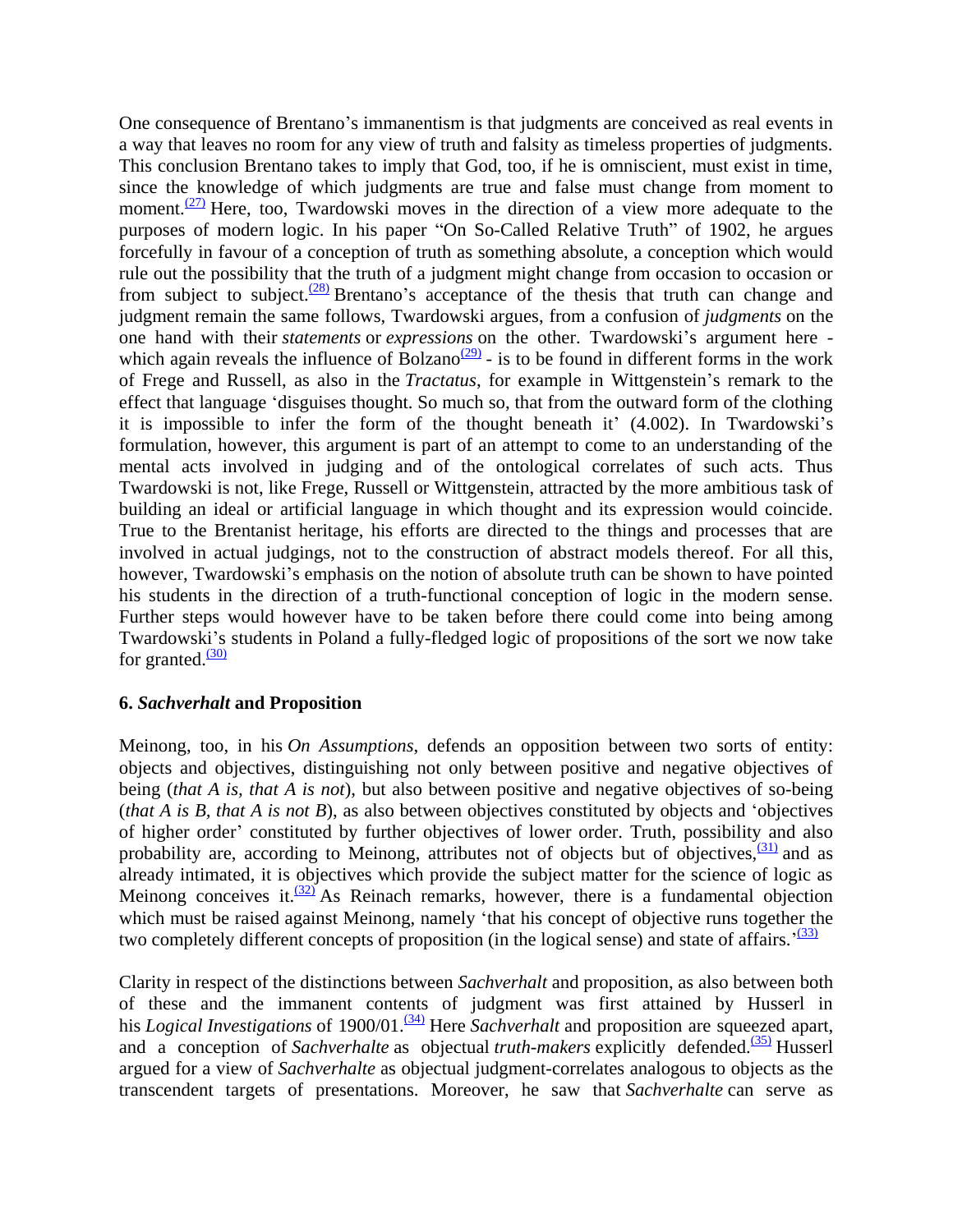correlates not only of acts of judging but also of special kinds of nominal acts (for example when we say *that* S is p 'is welcome', 'is probable', 'has as consequence that ...', etc.). $\frac{(36)}{(36)}$  $\frac{(36)}{(36)}$  $\frac{(36)}{(36)}$ 

In the second volume of the *Logical Investigations*, Husserl distinguishes further between the immanent content of a judging act and the *Sachverhalt* as transcendent target.<sup>[\(37\)](http://ontology.buffalo.edu/smith/articles/logsvh.html#N_37_)</sup> On the side of the act itself he distinguishes not only the immanent *content* but also what he calls the *quality* of the act - what makes it an act of *judgment, doubt, assumption*, etc. - a moment of the act which may vary even though its immanent content remains fixed.<sup> $(38)$ </sup> This immanent content, now, is understood not in terms of 'images' or 'pictures' but rather as a more basic sort of component of the act in virtue of which the latter is experienced by the subject as directed to an object or state of affairs. The immanent content is

that element in an act which first gives it a relation to something objectual, and this relation in such complete determinateness that it does not merely precisely define the object meant, but also the precise way in which it is meant.

The content of the act

not only determines that it grasps the relevant object but also *as what* it grasps it, the features, relations, categorial forms, that it itself attributes to it.  $(39)$ 

Husserl now goes further still. He utilises the Aristotelian idea of a universal species becoming instantiated in its individual instances as a means of drawing a distinction between this immanent content of an act on the one hand and what he calls its 'ideal content' on the other. This ideal content is the immanent content taken *in specie* (as the objects treated by the geometer are the ideal species of the lines and shapes given in reality). And where an immanent content can be brought to expression linguistically, then the corresponding ideal content is called by Husserl the *meaning* of the given expression.<sup> $(40)$ </sup>

Husserl's theory of linguistic meaning and of the structures of meanings is thus part and parcel of his theory of acts and of the structures of acts, and his handling of the relations between language, act and meaning manifests a sophistication of a sort previously unknown among the Brentanists. Broadly speaking, we can say that the orthodox Brentanians had insufficient appreciation of the dimension of *logical syntax* – a price they paid, in part, for their radical rejection of the combinatorial aspects of the old 'combination theory' of judgment and truth. Thus they lacked any recognition of the fact that acts of judgment are distinguished from acts of presentation not only by the presence of a moment of assertion or belief, but also - on the level of what we might call 'mental grammar' – by a special ('propositional') *form*. A judgment must, in other words, have a certain special sort of inner complexity, which expresses itself linguistically in the form of the sentence and is reflected ontologically in the form of the *Sachverhalt*. The expression of a judgment must for example admit of tense and aspect modifications and also of modification by logical operators such as negation, conjunction, etc., as well as by operators such as 'it is the case that', 'it is possible that', 'it is necessary that', 'I think that', and so on.

Certainly Frege is responsible for some of the most important advances in our understanding of logico-grammatical form. It is ironical, however, that in his conception of sentences as special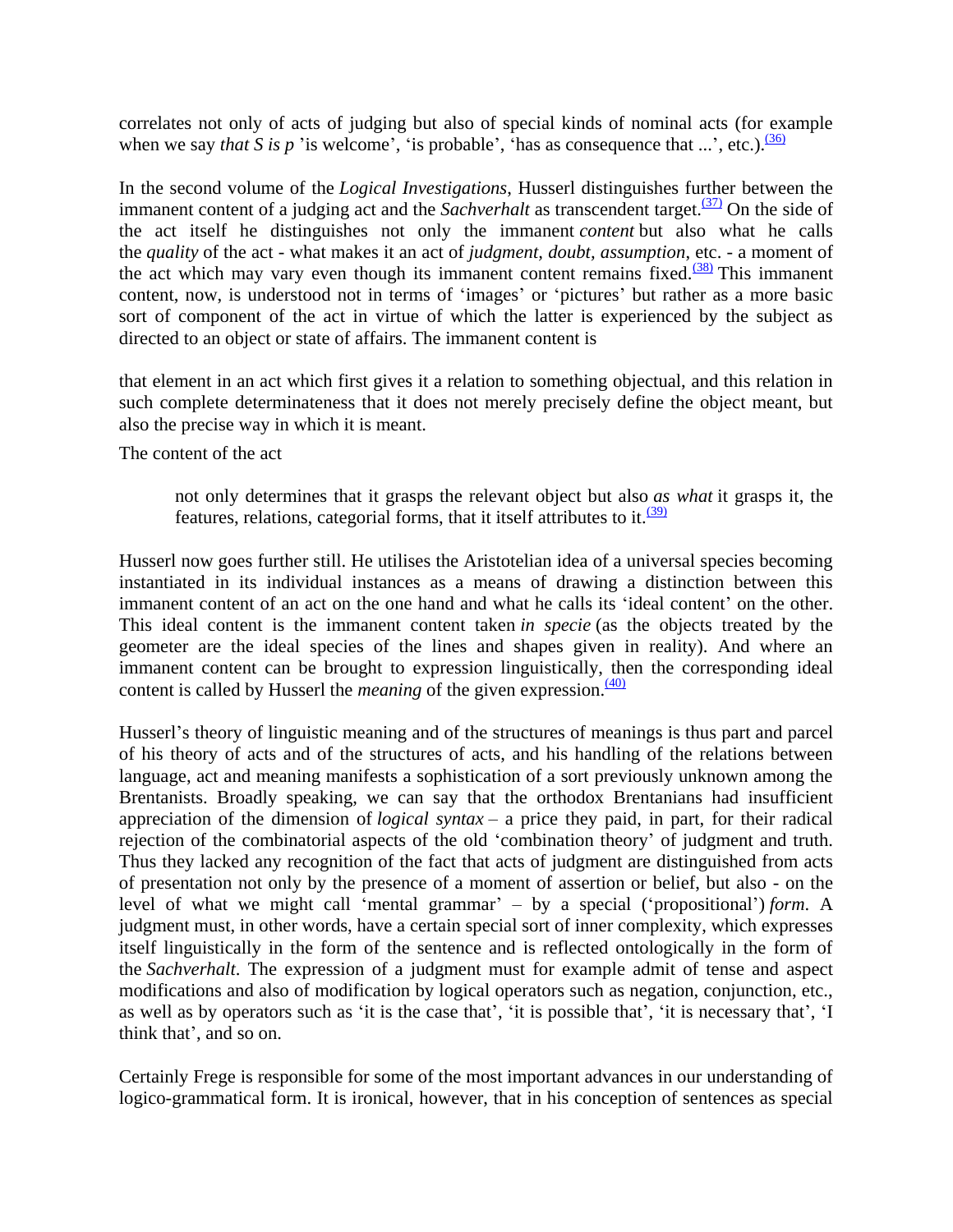sorts of names, Frege is, as far as his treatment of the logico-grammatical peculiarities of judgment and sentence is concerned, no further advanced than was Brentano. Here, again, one has to look to Bolzano in order to find truly coherent anticipations of the idea of propositional form.[\(41\)](http://ontology.buffalo.edu/smith/articles/logsvh.html#N_41_) But the idea of a science of 'logical grammar', of a formal theory of the categories of linguistic units (and of their mental counterparts) and of the categorial laws governing the combination of such units, was first conceived by Husserl in his IVth Logical Investigation. This work influenced in turn the development of the theory of grammatical categories by Leniewski and his successors in Poland. $\frac{(42)}{2}$  $\frac{(42)}{2}$  $\frac{(42)}{2}$ 

Husserl's theory has built into its very foundations the idea of a parallelism of structure between (1) immanent contents on the level of our empirically executed acts and (2) ideal contents on the level of logic. He is thereby able to account in a very natural way for the fact that the laws of logic apply to actual thinkings, speakings and inferrings, while at the same time doing justice to the necessity which accrues to such laws by virtue of the fact that they relate primarily to certain ideal or universal species and only secondarily to the immanent contents by which these species may come to be instantiated. Frege and his successors in the analytic tradition, in contrast, because they turned aside from questions of what Brentano and Husserl called 'descriptive psychology', thereby left themselves in a position where they were unable to do justice to the relations between ideal contents and the cognitive activities through which these become actualised or instantiated. The applicability of logic to empirical thinkings and inferrings is thus rendered in their work all but inexplicable - an outcome which further reinforced the initial aversion to psychology on the part of philosophers of the analytic sort, and thereby also lent encouragement to those mathematical logicians who have wanted to conceive propositions as little more than nodes of abstract formal theories. Brentano, on the other hand, and the more orthodox Brentanians, tended to the opposite, psychological extreme: because they feared the 'Platonism' of ideal contents, their treatment of logic was less than successful, and therefore so also was their treatment of the specifically logical properties of our judging acts.

Husserl goes beyond his Brentanist predecessors also in his treatment of ontology. Setting out from Meinong's idea of a 'theory of objects', Husserl initiates a new discipline of 'formal ontology', within which the formal concept of *Sachverhalt* - 'formal' because it can be applied to all matters without restriction - comes to be ranked alongside the formal concept of *object*. It is more than anything else this Husserlian discipline of formal ontology, as developed by Husserl's disciples in Munich, which led to Reinach's conception of logic as a science of states of affairs.

#### **7. Logic and the** *Sachverhalt*

Simplifying somewhat, we can conceive Husserl's *Sachverhalt* as the creature of a naturalistic ontology: the *Sachverhalt* is a truth-making segment of reality that is 'thrown into relief' through an act of judgment. $\frac{(43)}{10}$  $\frac{(43)}{10}$  $\frac{(43)}{10}$  Thus the Husserlian *Sachverhalt* is dependent upon consciousness for its demarcation, but it is independent in the sense that what gets demarcated - we might call it the matter of the *Sachverhalt*- exists independently of the act which brings this demarcation about. Only in the rarest of cases - where the matter is per accidens of a purely psychic sort - is the *Sachverhalt* a creature immanent to the mind in the sense of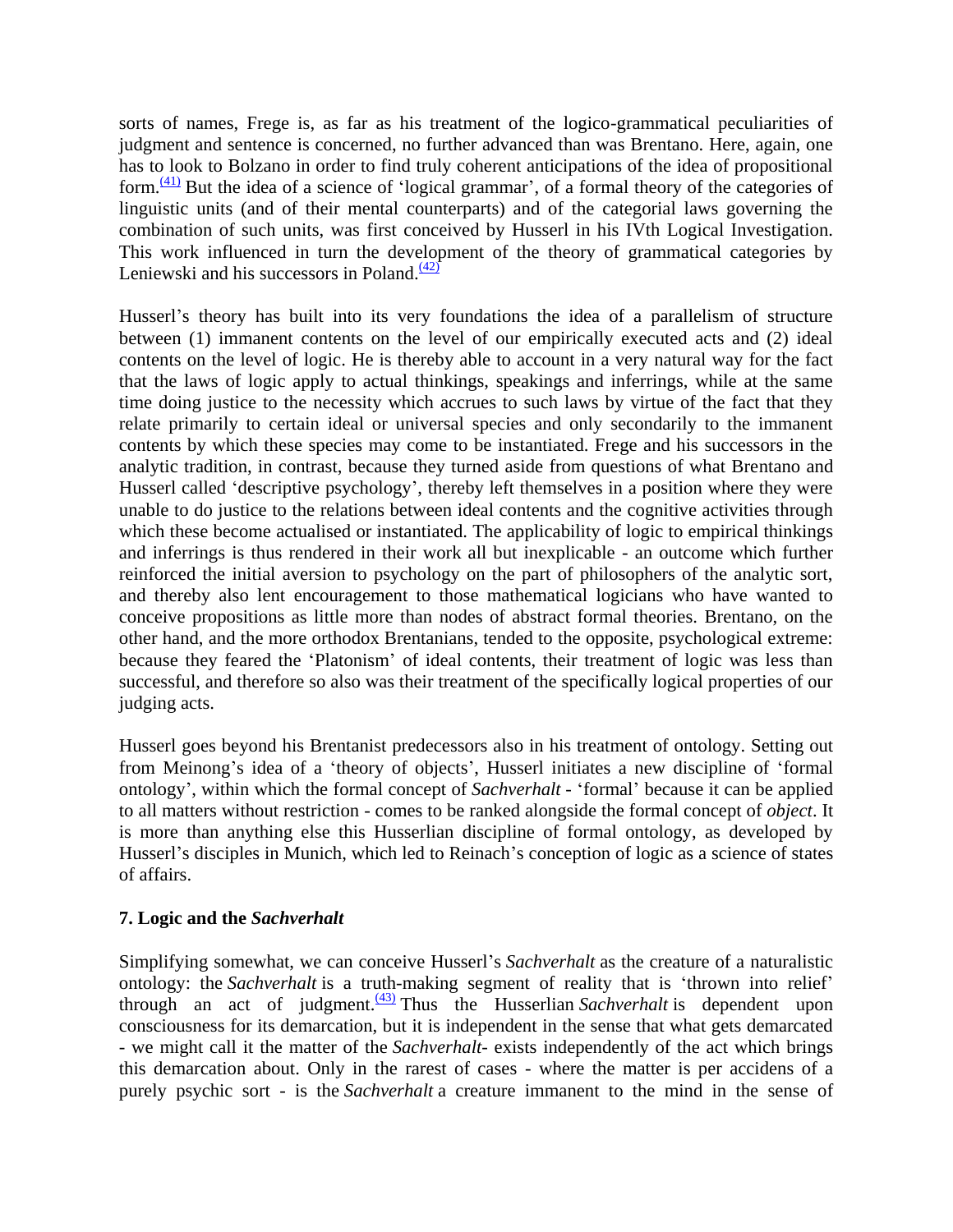Stumpf. Certainly there are Platonistic elements in Husserl's logic and ontology, but these relate not to *Sachverhalte*, but to propositions, i.e. to the ideal species of the contents of sentence-using acts. Reinach, in contrast, defends a Platonistic ontology of *Sachverhalte*. In this he is inspired in part by Meinong and Bolzano, and in part also by Marty who had defended a view of *Sachverhalte* or 'judgment-contents' as 'that which grounds objectively the correctness of our judging'. $\frac{(44)}{4}$  $\frac{(44)}{4}$  $\frac{(44)}{4}$  He goes further than all three, however, in embracing a clear distinction between propositional *meanings* on the onehand and *Sachverhalte* on the other. The totality of *Sachverhalte* Reinach conceives as an eternal realm comprehending the correlates of all possible judgments, whether positive or negative, true or false, necessary or contingent, atomic or complex. Objects, it is true, may come and go, but *Sachverhalte* are immutable (a view which is of course almost exactly the reverse of that embraced by Wittgenstein in the*Tractatus*). Reinach is in this way in a position to conceive *Sachverhalte* as the locus of existence of the past and of the future, that is, as truth-makers for our present judgings about objects which have ceased to exist or have yet to come into existence. He is by this means able also to guarantee the timelessness of truth and falsehood.

Perhaps we can understand the motives which led Reinach to this somewhat peculiar view of logic and the *Sachverhalt* if we reflect on the fact that, the subject matter of logic having once been expelled from the psyche, it became quite generally necessary for logicians to provide some alternative account of what this subject matter ought to be. Frege himself, along with Bolzano and Husserl, had looked to ideal meanings, but ideal meanings have something mythological about them and they bring with them the problem of how they can be 'grasped' by mortal thinking subjects. As we know, many philosophers in the tradition of Frege looked in this connection to sentences, and to the 'institution of a common language', as an alternative to the Platonism of ideal meanings, though it is not clear why, given the diversity and changeability of human languages, this appeal does not face objections parallel to those which earlier confronted psychologism. Reinach, in contrast, looked neither to ideal meanings nor to their expressions in language, but (as he saw it) out into the world, to the objectual correlates of judging acts. Many entities of this sort are, he insisted, unproblematically accessible, for example in perfectly ordinary acts of *seeing that*. A *Sachverhalt*-based foundation of logic can however serve as an alternative to psychologism only if it can guarantee the objectivity and necessity of logical laws. It was to this end that Reinach saw himself as being forced to conceive his *Sachverhalte* in a Platonistic (and therefore non-naturalistic) way, i.e. to grant them a special status of the sort that was granted to propositions by Bolzano, Frege and Husserl.

Platonism, here, means that *Sachverhalte* are transcendent not only to the mind but also to the world of spatio-temporal objects. It means that they are entirely independent of all mental activities; that they are such as to play no role in causal relations; and that they exist outside of time and space. In all of these respects Reinachian *Sachverhalte* resemble sets as standardly conceived. Like sets, *Sachverhalte* are built up (*inter alia*) out of ordinary objects in a way that somehow suspends the mutability of the latter.

The realm of *Sachverhalte* is, according to Reinach, complete, in the sense that there is a *Sachverhalt* precisely coordinated to every possible judgment. One reason for accepting a completeness of this sort on Reinach's part is that it allows him to uphold the correspondence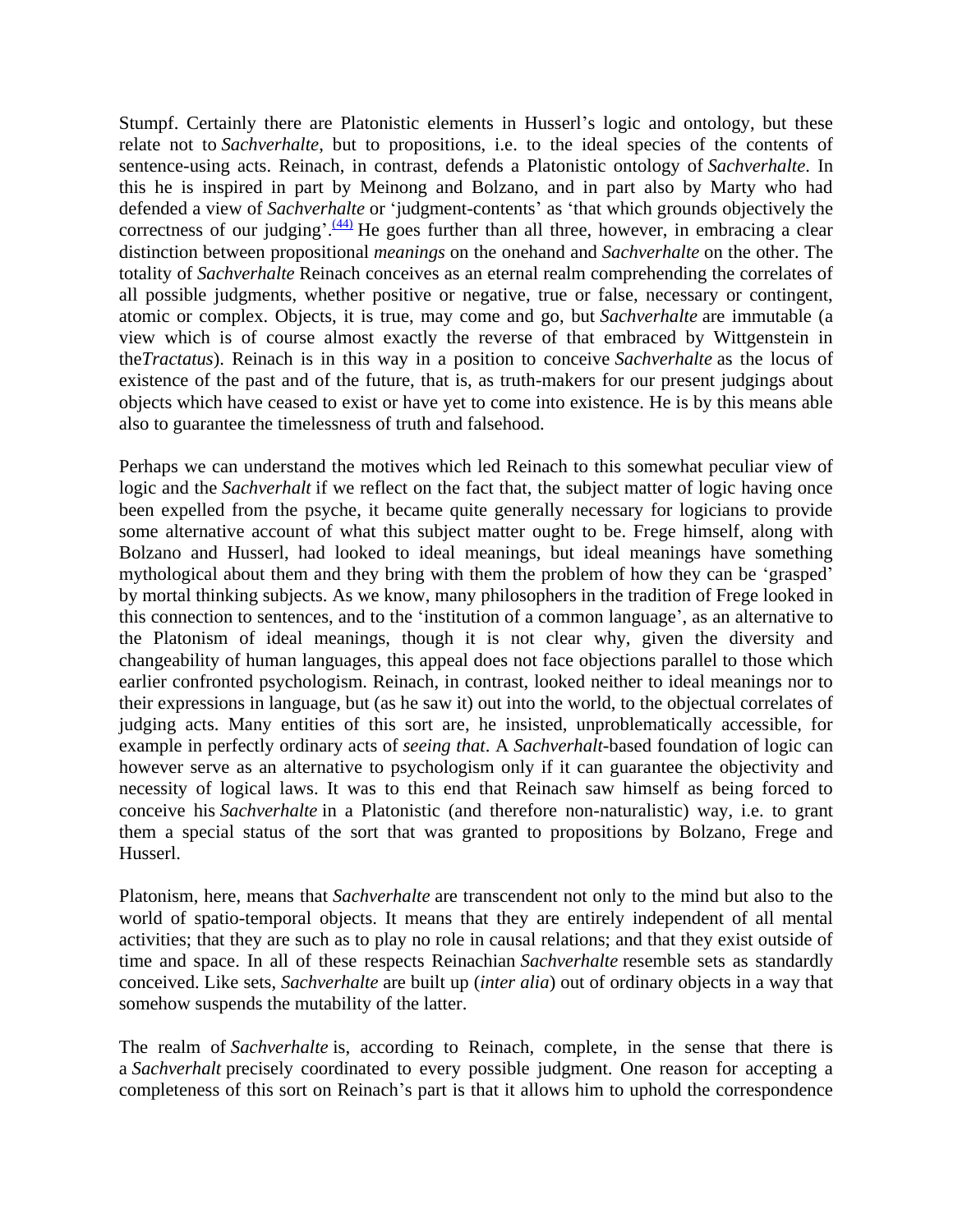theory of truth in its full generality. It allows for each variety of judgment an appropriate variety of truth-making states of affairs. This applies, in particular, to negative judgments, which are correlated with negative states of affairs. And while it may be possible to conceive a positive state of affairs like *this rose is red* as some sort of real complex (of the rose and its redness), no such view is possible for negative states of affairs like *this rose is not yellow* or *unicorns do not exist*, which cannot be counted as denizens of reality in any sense. The thesis of completeness in this way lends additional support to the remaining Platonistic elements of the Reinachian ontology.

Wittgenstein's *Tractatus*, of course, contains a *Sachverhalt*-based correspondence theory of truth which dispenses with Reinachian Platonism and is at least in this respect more convincing. What Wittgenstein lacks, however, is an ontology of *Sachverhalte* of the sort that would allow him also to provide an account of the ways in which such entities are related to our everyday thinkings and other cognitive activities (for example to those acts of seeing that in which our judgments get verified). Reinach, in contrast, because his *Sachverhalte* may involve ordinary objects of experience, is able to show how our mental acts and states may relate, in different ways, to *Sachverhalte* as their objects, and how they may therefore stand in relations parallel to the logical relations which obtain (according to Reinach) among these *Sachverhalte* themselves. One of Reinach's most original contributions is in fact his account of the different sorts of acts in which *Sachverhalte* are grasped and of the various kinds of attitudes which have*Sachverhalte* as their objects, and of how such acts and attitudes relate to each other and to the acts and attitudes which have judgments and propositions as their objects.

# **8. Real Semantics**

It has become a commonplace that Bolzano, Frege and Husserl, by banishing thoughts from the mind, created the preconditions for the development of logic in the modern sense. By defending a view of thoughts or propositions as ideal or abstract entities, they made possible a conception of propositions as entities capable of being manipulated in different ways in formal theories. Just as Cantor had shown mathematicians of an earlier generation how to manipulate sets or classes conceived in abstraction from their members and from the manner of their generation, so logicians were able to become accustomed, by degrees, to manipulating propositional objects in abstraction from their contents and from their psychological roots in acts of judgment.

Now, however, we can see that the achievements of Bolzano, Frege and Husserl were part and parcel of a larger historical process, in which Lotze and Bergmann, but also Brentano, Stumpf, Marty, Meinong and above all Twardowski and his students in Poland, played a crucial role. We can see also that, as was clear to the author of the *Tractatus*, the squeezing apart of the two notions of proposition and*Sachverhalt* was no less important an achievement in the overcoming of psychologism than was the separation of judgment both from complex concepts on the one hand and from ideal propositions on the other.

It is noteworthy in this light that Tarski's 1935 essay on the concept of truth, the single most important work arising out of the Lemberg-Warsaw school founded by Twardowski and his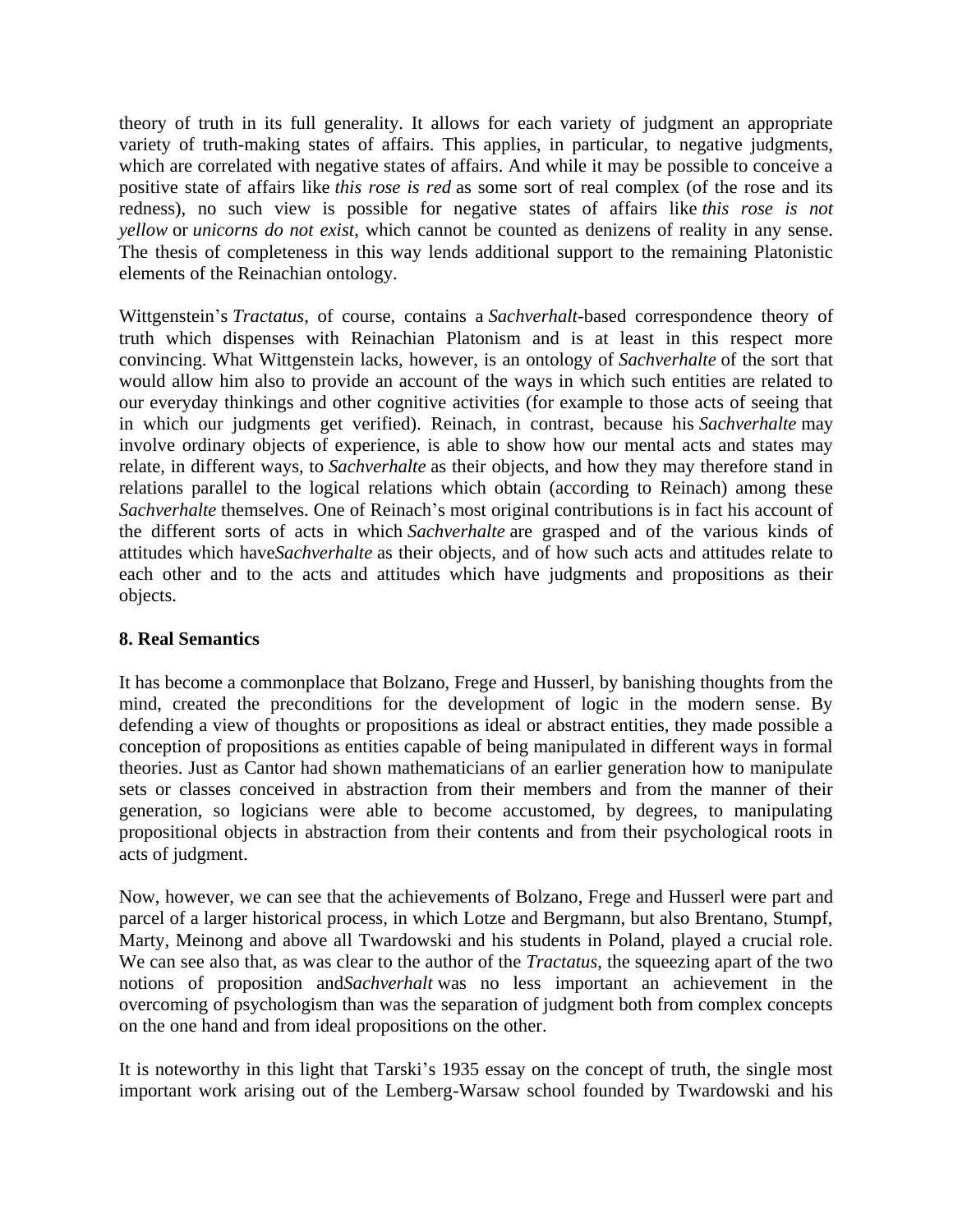students, rests precisely on a discovery of how it is possible to manipulate formally not only sentences or propositions but also certain special sorts of object-structures in the world to which these sentences or propositions correspond. Tarski attempts, we might say, to capture mathematically the highest common factor running through the family of correspondencetheoretic views of truth, a factor which can be expressed in the form of a thesis to the effect that

a true sentence is one which says that things are so and so, and things are so and so.

This thesis derives in the end from Aristotle. But it is taken by Tarski from his teacher Kotarbiski, who had derived it in turn from Twardowski's work on the *Sachverhalt* and on the so-called 'absolute' theory of truth. $\frac{(45)}{2}$  $\frac{(45)}{2}$  $\frac{(45)}{2}$ 

Logical or 'model-theoretic' semantics since 1935 has departed considerably from those aspects of Tarski's work which reflected his original concern to find formal means of manipulating *ways things stand* in parallel to sentences or propositions. Model theorists have sought instead to exploit the mathematical resources which Tarski and others put at their disposal, and this has meant that their work has been confined to the construction and manipulation of abstract set-theoretic structures that have little or no relation to the actual world of what happens and is the case. Logic itself has hereby to a regrettable extent come to be freed of its relation to truth as classically conceived. More recent work, above all on the part of the situation semanticists, seems however to be pointing once more in the direction of a semantics that would be compatible with a *Sachverhalt* ontology of a more realistic sort, and to this extent there may perhaps be life yet in a conception of logic along Reinachian lines. Both Reinach and the situation semanticists suggest that we should shake ourselves free from the one-sided textbook conception of logic as a science of *propositions* conceived in abstraction from their realisations in the minds of thinking subjects and from their objectual correlates in the world. Logic should be seen, rather, not as a science of other-worldly 'bearers of truth', but as a discipline engaging whatever it is that can stand in *truth-relations*. And when matters are conceived in this light, then the temptation to embrace a special realm of propositions is much more easily resisted.

#### **Notes**

1. See A. Reinach, "The A Priori Foundations of the Civil Law", *Aletheia* 3 (1983), 1-142 and the papers collected in K. Mulligan, ed., *Speech Act and Sachverhalt. Reinach and the Foundations of Realist Phenomenology* (Dordrecht/Boston/Lancaster: Nijhoff, 1987).

2. A. Reinach, "On the Theory of the Negative Judgment", as trans. in B. Smith, ed., *Parts and Moments. Studies in Logic and Formal Ontology* (Munich: Philosophia, 1982), 315-377, p. 339.

3. *Op. cit.*, p. 376, n. 40.

4. Cf. P. M. Simons, "Aristotle's Concept of State of Affairs", in O. Gigon and M. Fischer, eds., *Antike Rechts- und Sozialphilosophie* (Frankfurt/Bern: Lang, 1988), 97-112.

5. *'Dispositio rei est causa veritatis in opinione et oratione*' (*In Metaphysicam*, IX, 11, n. 1897).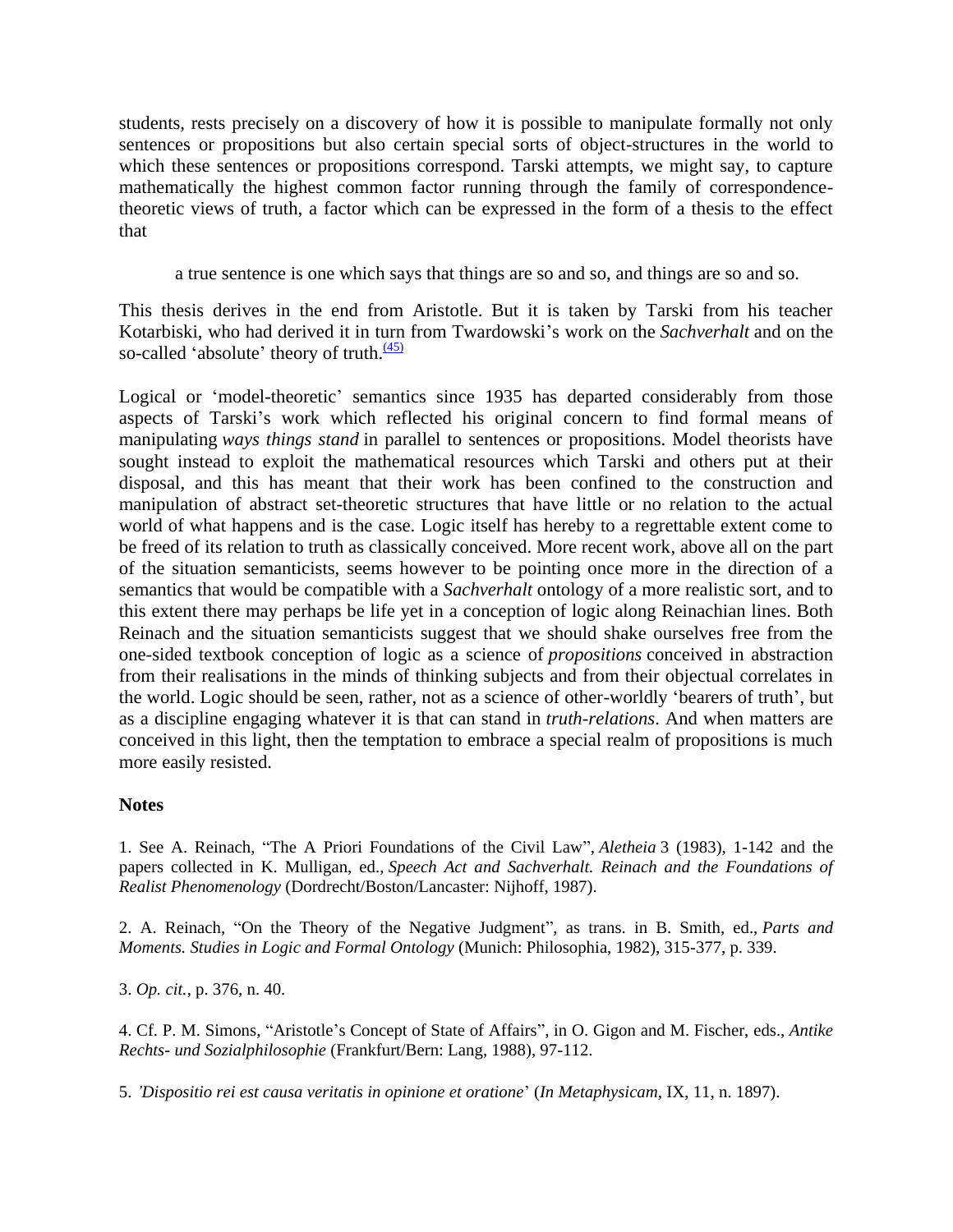6. See K. H. Tachau, *Vision and Certitude in the Age of Ockham. Optics, Epistemology and the Foundations of Semantics. 1250-1345* (Leiden: E. J. Brill, 1988).

7. *Institutio oratoris*, 3, 6, 2.

8. *Lexicon Totius Latinitatis*, IV, 478f.

9. *Lexicon philosophicum* (1613), 1081.

10. W. Windelband, *Geschichte der Philosophie* (Tübingen and Leipzig, 1900), p. 463n.

11. See e.g. Aristotle, *De anima* 430 a 27f., *Met*. 1027 b, 1051 b, *De int*. 16 a 9ff.; Wolff, *Philosophia rationalis sive Logica* (1728), § 40; Kant, *Logik* (1800), § 19. Even Frege's *Begriffsschrift* (I, § 2) retains elements of this conception of judgment in that Frege still sees his 'content-stroke' as preceding a sign which signifies a mere '*Vorstellungsverbindung*' or 'combination of presentations'.

12. *Allgemeine Logik*, I. *Reine Logik* (Berlin: Mittler, 1879), pp. 2-5, 19, 38.

13. R. H. Lotze, *Logik*, 2nd ed. (Leipzig: S. Hirzel, 1880), pp. 57f.

14. For Husserl, in contrast, judgments, too, are 'objectifying acts' in the sense that they have objects (*Sachverhalte*) of their own. See my "Materials Towards a History of Speech Act Theory", in A. Eschbach, ed., *Karl Bühler's Theory of Language* (Amsterdam: John Benjamins, 1987), 125-52.

15. See Brentano, *Psychology from an Empirical Standpoint* (London: Routledge and Kegan Paul, 1973), pp. 79f., 88f.

16. For Frege, in contrast, an object is defined linguistically, as the correlate of a name.

17. This thesis has nonetheless repeatedly been ascribed to Brentano, most recently by Dummett in his *Ursprünge der analytischen Philosophie* (Frankfurt: Suhrkamp, 1988), esp. ch. 5 on "The Legacy of Brentano".

18. See Brentano, *The True and the Evident* (London: Routledge and Kegan Paul, 1961), p. 27.

19. *Deskriptive Psychologie* (Hamburg: Meiner, 1982), esp. pp. 10-27. This volume consists of notes to lectures given by Brentano in Vienna around 1890, i.e. before his subsequent turn to 'reism'.

20. C. Stumpf, "Erscheinungen und psychische Funktionen", *Abhandlungen der Königlichen Preussischen Akademie der Wissenschaften*, phil.-hist. Kl., 4 (1907), pp. 29f.

21. "Erscheinungen und psychische Funktionen", p. 30.

22. C. Stumpf, "Zur Einteilung der Wissenschaften", *Abhandlungen der Königlichen Preussischen Akademie der Wissenschaften*, phil.-hist. Kl., 5 (1907), p. 34.

23. Brentano himself indeed eventually embraced a so-called 'evidence theory' of truth, according to which truth is an entirely immanent matter. See *The True and the Evident*, Parts 3 and 4.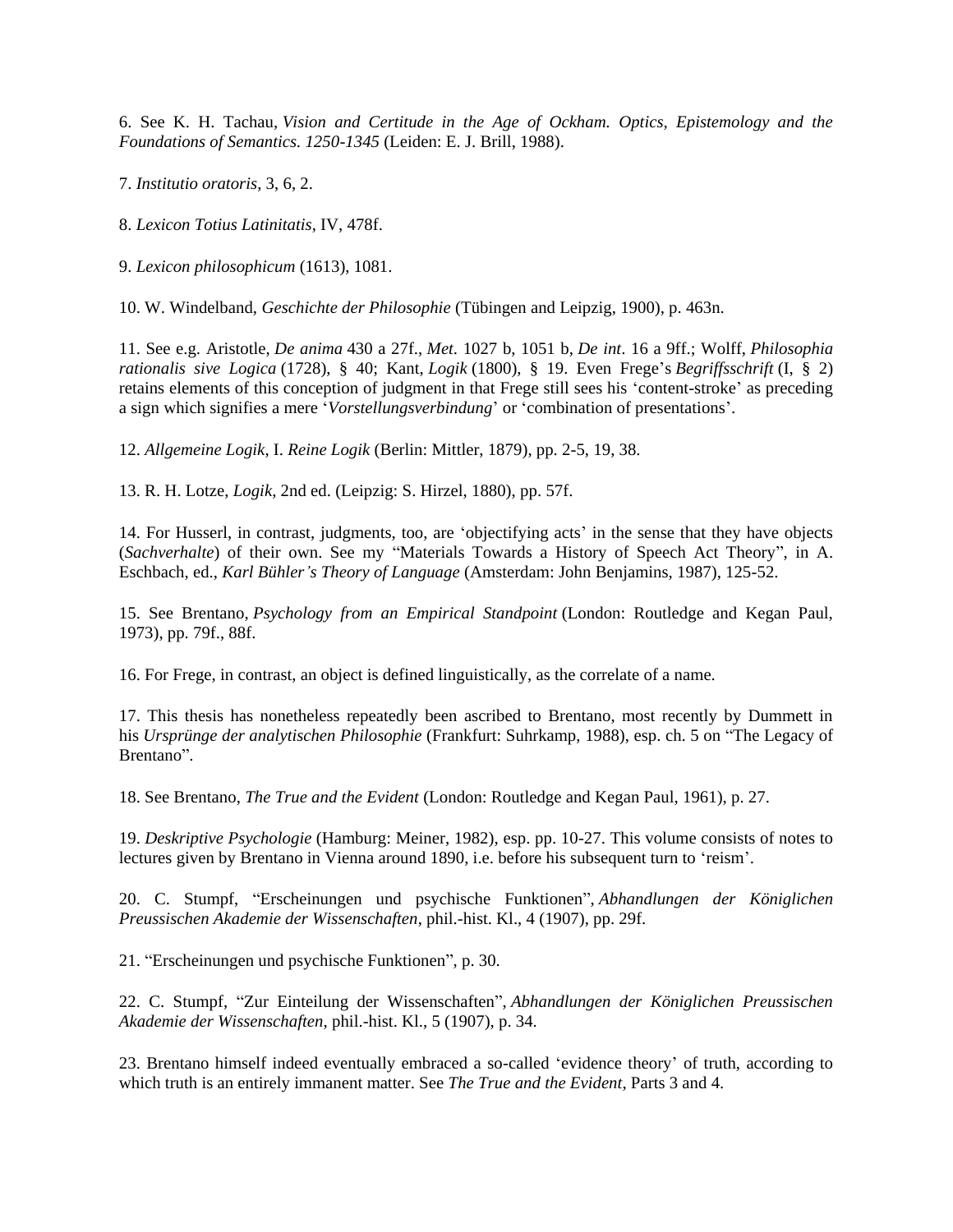24. K. Twardowski, *On the Content and Object of Presentations* (The Hague: Nijhoff, 1977).

25. The principle was in fact first formulated as such by Ernst Mally. See K. Lambert, *Meinong and the Principle of Independence* (Cambridge: Cambridge University Press, 1983), p. 18.

26. Meinong, *Philosophenbriefe* (Graz: Akademische Druck- und Verlagsanstalt, 1965), pp. 143f.

27. See Brentano, *Philosophical Investigations of Space, Time and the Continuum* (London and Sydney: Croom Helm, 1987), pp. 87f.

28. K. Twardowski, "Über sogenannte relative Wahrheiten", as repr. in D. Pearce and J. Woleski, eds., *Logischer Rationalismus. Philosophische Schriften der Lemberg-Warschauer Schule* (Berlin: Athenäum, 1988), 38-58.

29. *Theory of Science* (Oxford: Blackwell, 1972), § 125.

30. On the influence of Twardowski's views in this respect see J. Woleski, *Logic and Philosophy in the Lvov-Warsaw School* (Dordrecht/Boston/Lancaster: Kluwer, 1988).

31. This view makes itself felt in the early writings of ukasiewicz, who studied for a time with Meinong in Graz. See e.g. his "Logical Foundations of Probability Theory", as trans. in Jan ukasiewicz, *Selected Works* (Amsterdam: North-Holland Publishing Company, 1970), 16-63, esp. p. 37, and also the abstract "On the Principle of the Excluded Middle", *History and Philosophy of Logic*, 8 (1987), 67-69.

32. See *On Assumptions* (Berkeley: University of California Press, 1983), p. 129.

33. "On the Theory of the Negative Judgment", p. 374.

34. This is to ignore the in some respects interestingly parallel story that is to be told in relation to the English term 'fact'. See K. R. Olson, *An Essay on Facts* (Stanford: Center for the Study of Language and Information, 1987).

35. Russell, similarly, distinguishes in addition to the immanent content of a belief (which is for him a certain wholly determinate mental event), the 'objective' or 'actual fact that makes the belief true'. See *The Analysis of Mind* (London: George Allen and Unwin, 1921), pp. 14f. On the notion of 'making true' in general, see K. Mulligan, P. M. Simons, and B. Smith, "Truth-Makers", *Philosophy and Phenomenological Research*, 44 (1984), 287-321.

36. Husserl saw also that *Sachverhalte* can serve as the correlates of certain non-judgmental acts of wishing, questioning, doubting, etc., and in this he provided the first impetus to Reinach's subsequent work on speech acts. See, again, my "Materials Towards a History of Speech Act Theory".

37. *Logical Investigations* (London: Routledge and Kegan Paul, 1970), VI, §§ 28, 33, 39.

38. *Logical Investigations*, V, § 20. The role of Husserl's 'quality' corresponds, of course, to that of Frege's 'force'.

39. *Logical Investigations*, V, § 20.